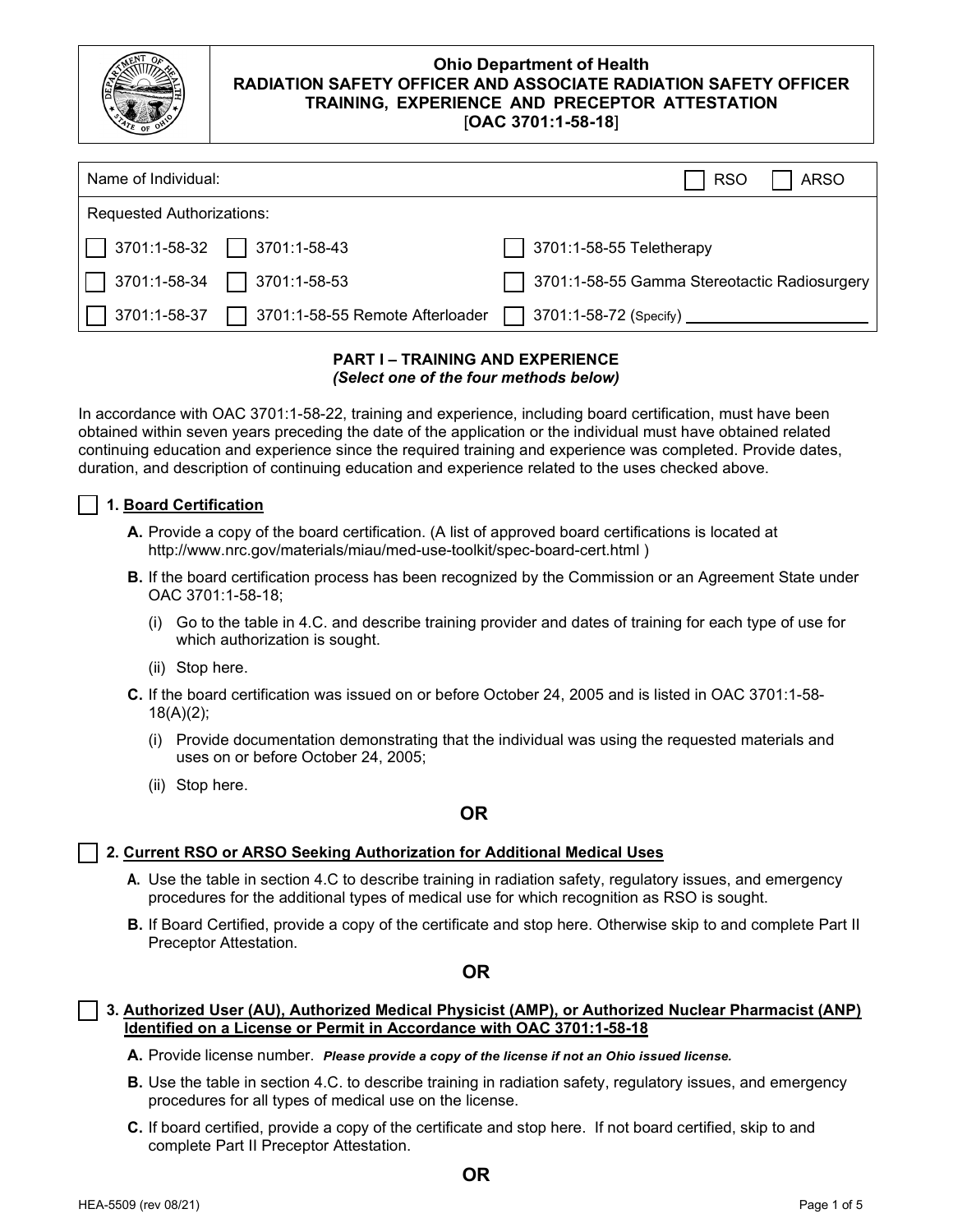

# ☐ **4. Structured Educational Program for Proposed RSO or ARSO**

# **A.** Classroom and Laboratory Training

| <b>Description of Training</b>                                           | <b>Location of Training</b> | <b>Clock</b><br><b>Hours</b> | Dates of<br><b>Training</b> |
|--------------------------------------------------------------------------|-----------------------------|------------------------------|-----------------------------|
| Radiation physics and<br>instrumentation                                 |                             |                              |                             |
| Radiation protection                                                     |                             |                              |                             |
| Mathematics pertaining to the<br>use and measurement of<br>radioactivity |                             |                              |                             |
| Radiation biology                                                        |                             |                              |                             |
| Radiation dosimetry                                                      |                             |                              |                             |
| <b>Total hours of training:</b>                                          |                             |                              |                             |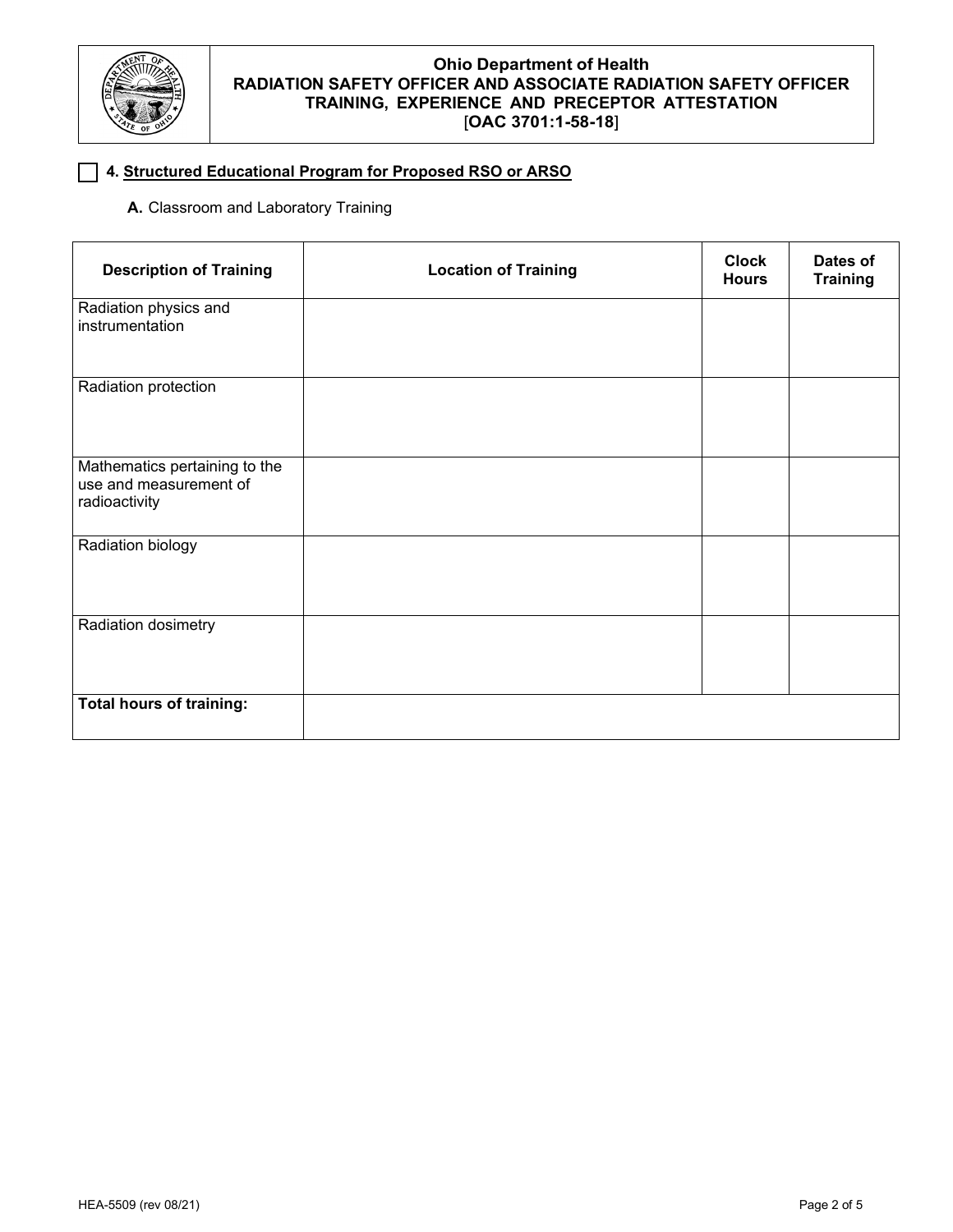

**B.** Supervised Radiation Safety Experience *(if more than one supervising individual is necessary to document supervised work experience, provide multiple copies of this section)*

| <b>Description of Experience</b>                                                                                                                                                                                                                                                                                                                              | <b>Location of Training</b><br><b>License Number of Facility</b> | Dates of<br><b>Training</b> |
|---------------------------------------------------------------------------------------------------------------------------------------------------------------------------------------------------------------------------------------------------------------------------------------------------------------------------------------------------------------|------------------------------------------------------------------|-----------------------------|
| Shipping, receiving, and performing related<br>radiation surveys                                                                                                                                                                                                                                                                                              |                                                                  |                             |
| Using and performing checks for proper<br>operation of instruments used to determine<br>the activity of dosages, survey meters, and<br>instruments used to measure radionuclides                                                                                                                                                                              |                                                                  |                             |
| Securing and controlling radioactive material                                                                                                                                                                                                                                                                                                                 |                                                                  |                             |
| Using administrative controls to avoid<br>mistakes in administration of radioactive<br>material                                                                                                                                                                                                                                                               |                                                                  |                             |
| Using procedures to prevent or minimize<br>radioactive contamination and using proper<br>decontamination procedures                                                                                                                                                                                                                                           |                                                                  |                             |
| Using emergency procedures to control<br>radioactive materials                                                                                                                                                                                                                                                                                                |                                                                  |                             |
| Disposing of radioactive material                                                                                                                                                                                                                                                                                                                             |                                                                  |                             |
| Licensed material used (see below*)                                                                                                                                                                                                                                                                                                                           |                                                                  |                             |
| * Choose applicable sections of OAC 3701:1-58 to describe radioisotopes and quantities used: 3701:1-58-32, 3701:1-58-34, 3701:1-58-37,<br>3701:1-58-43, 3701:1-58-53, 3701:1-58-55 remote afterloader, 3701:1-58-55 teletherapy, 3701:1-58-55 gamma stereotactic radiosurgery, or<br>3701:1-58-72 for new and emerging technologies (provide list of devices) |                                                                  |                             |

| <b>Supervising Individual</b>                                              | <b>License Number</b> - for which supervision was performed, please<br>provide a copy of the license if not an Ohio issued license. |  |
|----------------------------------------------------------------------------|-------------------------------------------------------------------------------------------------------------------------------------|--|
| The supervising individual is listed on the license as the                 | ARSO for the following medical uses:<br><b>RSO</b>                                                                                  |  |
| $\Box$ 3701:1-58-32 $\Box$ 3701:1-58-43                                    | 3701:1-58-55 Teletherapy                                                                                                            |  |
| $\sqrt{ }$ 3701:1-58-34 $\sqrt{ }$ 3701:1-58-53                            | 3701:1-58-55 Gamma Stereotactic Radiosurgery<br>$\sim$                                                                              |  |
| $\boxed{\phantom{1}}$ 3701:1-58-55 Remote Afterloader<br>     3701:1-58-37 | $\vert$ 3701:1-58-72 (Specify)                                                                                                      |  |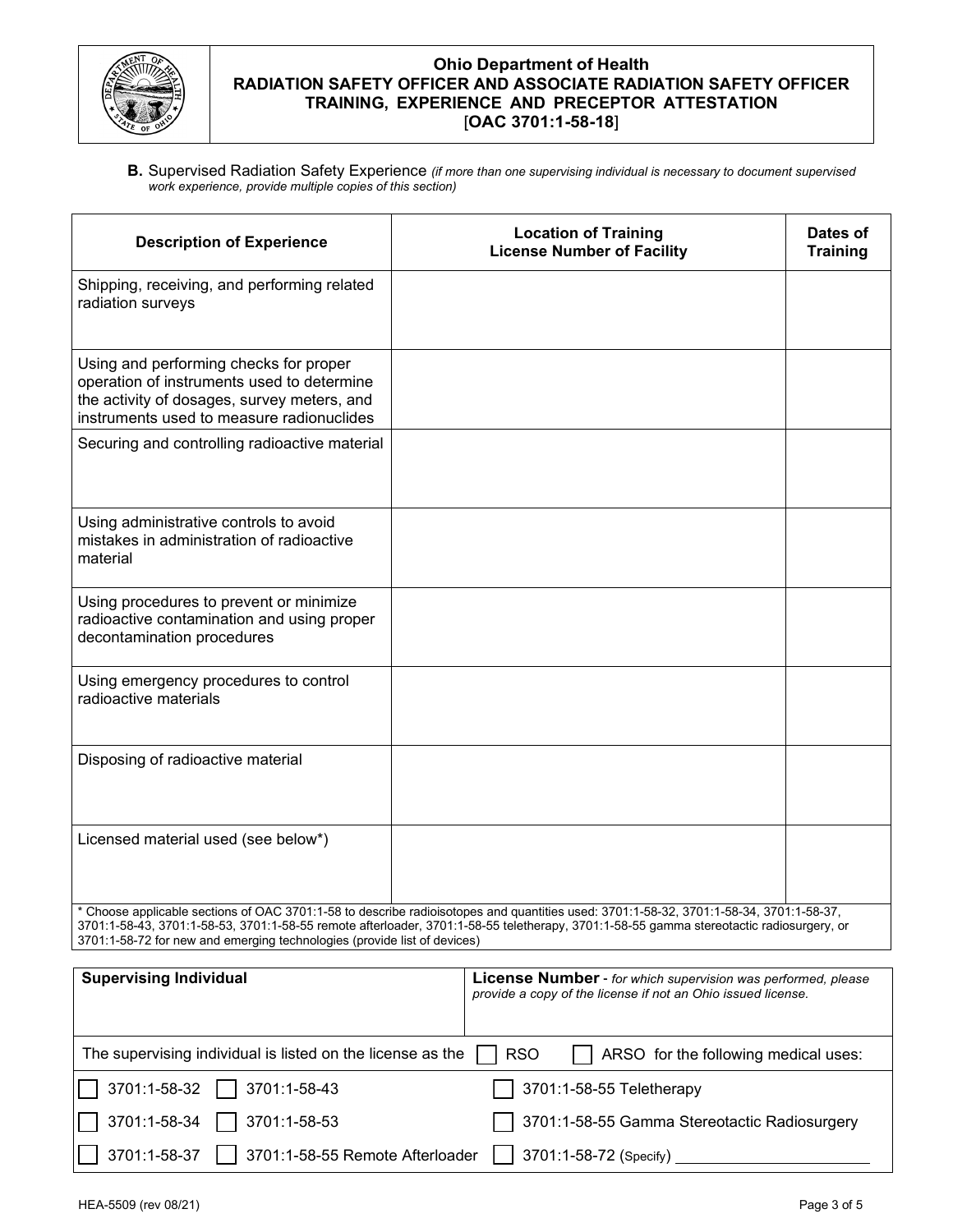

**C.** Describe training in radiation safety, regulatory issues, and emergency procedures for all types of medical use on the license for the RSO or types of use for which the ARSO will be listed on the license.

| <b>Description of Training</b>                                                                                              | <b>Training Provided By</b> | Dates of<br><b>Training</b> |
|-----------------------------------------------------------------------------------------------------------------------------|-----------------------------|-----------------------------|
| Radiation safety, regulatory issues, and<br>emergency procedures for 3701:1-58-32,<br>3701:1-58-34, and 3701:1-58-53 uses   |                             |                             |
| Radiation safety, regulatory issues, and<br>emergency procedures for 3701:1-58-37<br>uses                                   |                             |                             |
| Radiation safety, regulatory issues, and<br>emergency procedures for 3701:1-58-43<br>uses                                   |                             |                             |
| Radiation safety, regulatory issues, and<br>emergency procedures for 3701:1-58-55<br>- teletherapy uses                     |                             |                             |
| Radiation safety, regulatory issues, and<br>emergency procedures for 3701:1-58-55<br>- remote afterloader uses              |                             |                             |
| Radiation safety, regulatory issues, and<br>emergency procedures for 3701:1-58-55<br>- gamma stereotactic radiosurgery uses |                             |                             |
| Radiation safety, regulatory issues, and<br>emergency procedures for 3701:1-58-72<br>– specify uses:                        |                             |                             |

| <b>Supervising Individual</b>                                                                                       | <b>License Number</b> - for which supervision was performed, please<br>provide a copy of the license if not an Ohio issued license. |  |
|---------------------------------------------------------------------------------------------------------------------|-------------------------------------------------------------------------------------------------------------------------------------|--|
| Supervising individual is list on the license as:                                                                   |                                                                                                                                     |  |
| RSO   ARSO   Authorized User   Authorized Nuclear Pharmacist<br><b>Authorized Medical Physicist</b><br>$\mathbf{L}$ |                                                                                                                                     |  |
| For the following medical uses:                                                                                     |                                                                                                                                     |  |
| $\vert$   3701:1-58-32     3701:1-58-43                                                                             | 3701:1-58-55 Teletherapy                                                                                                            |  |
| 3701:1-58-34<br>$\vert$ 3701:1-58-53                                                                                | 3701:1-58-55 Gamma Stereotactic Radiosurgery                                                                                        |  |
| 3701:1-58-37<br>3701:1-58-55 Remote Afterloader                                                                     | 3701:1-58-72 (Specify)                                                                                                              |  |

## **D. Skip to and complete Part II Preceptor Attestation.**